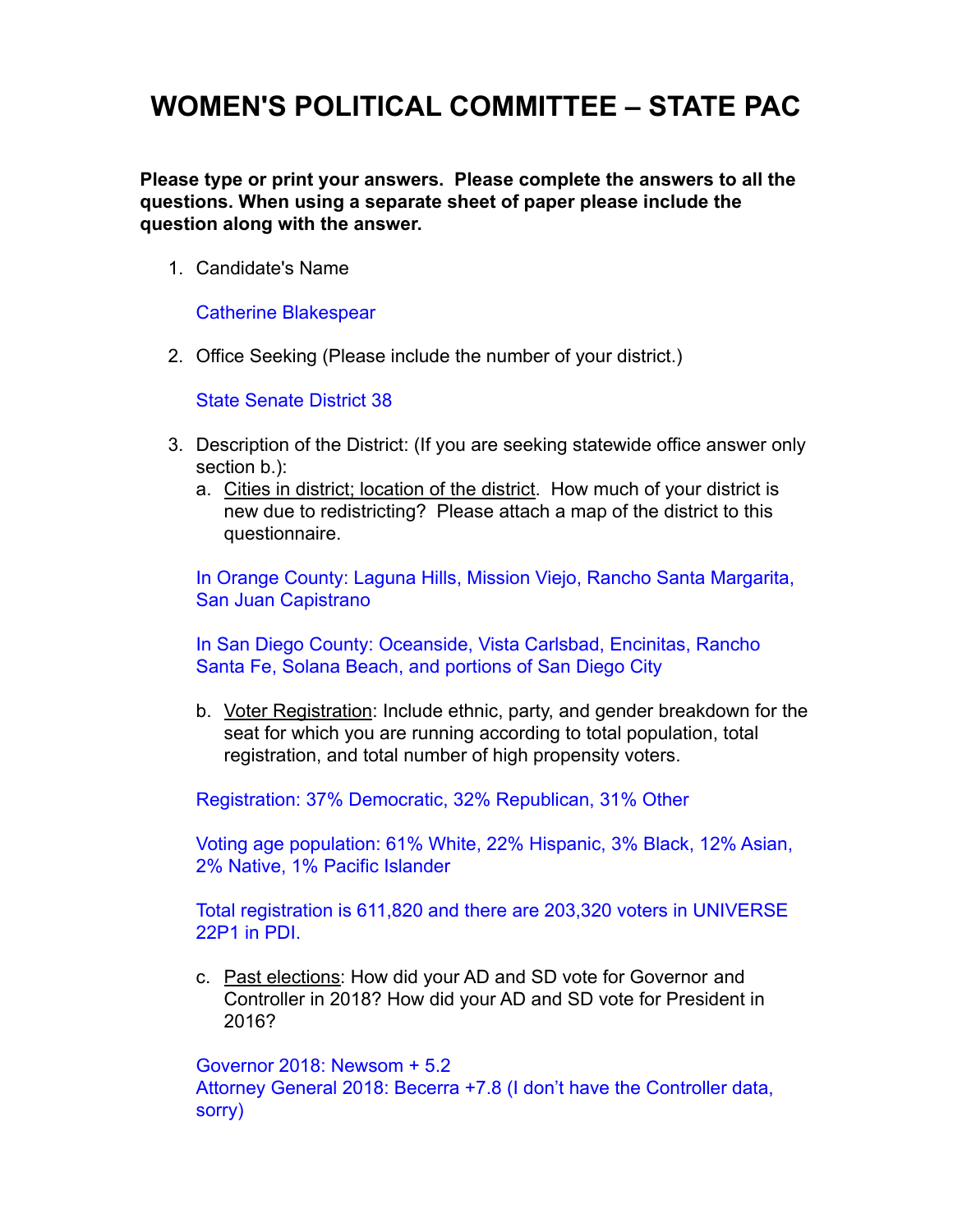## President 2016: Clinton +10.3 President 2020: Biden +16.3

4. If your election dates are not consistent with California State Elections, please note the dates of your Primary and your General.

## NA

5. Who is the present holder of the seat for which you are running? If this person is not a pro-choice Democrat, when was the last time a pro-choice Democrat held this seat?

Patricia Bates is the incumbent. This seat has never been held by a pro-choice Democrat. The last Democrat to represent a significant portion of this district was elected in the 50s.

6. Major Challenger: Matt Gunderson (R - Ladera Ranch), Joe Kerr (D - Coto De Caza)

7. Campaign Team:

Kevin Sabellico, Campaign Manager BaughmanMerrill, General Consultants Sarah Kate Levy, Fundraiser Carrie McKinley, Sacramento Fundraiser FM3, Pollster Scott Chatfield, Senior Advisor

- 8. Fundraising:
	- a. How much money have you raised? (Please do not include pledges.)

### \$425,000

b. How much do you need to raise?

\$750,000 - \$800,000 in the Primary

c. How much money are you allowed to raise if there are limits?

There is no limit on money you can raise.

d. How much cash do you have on hand?

### \$280,000

e. How much is a loan from you to the campaign?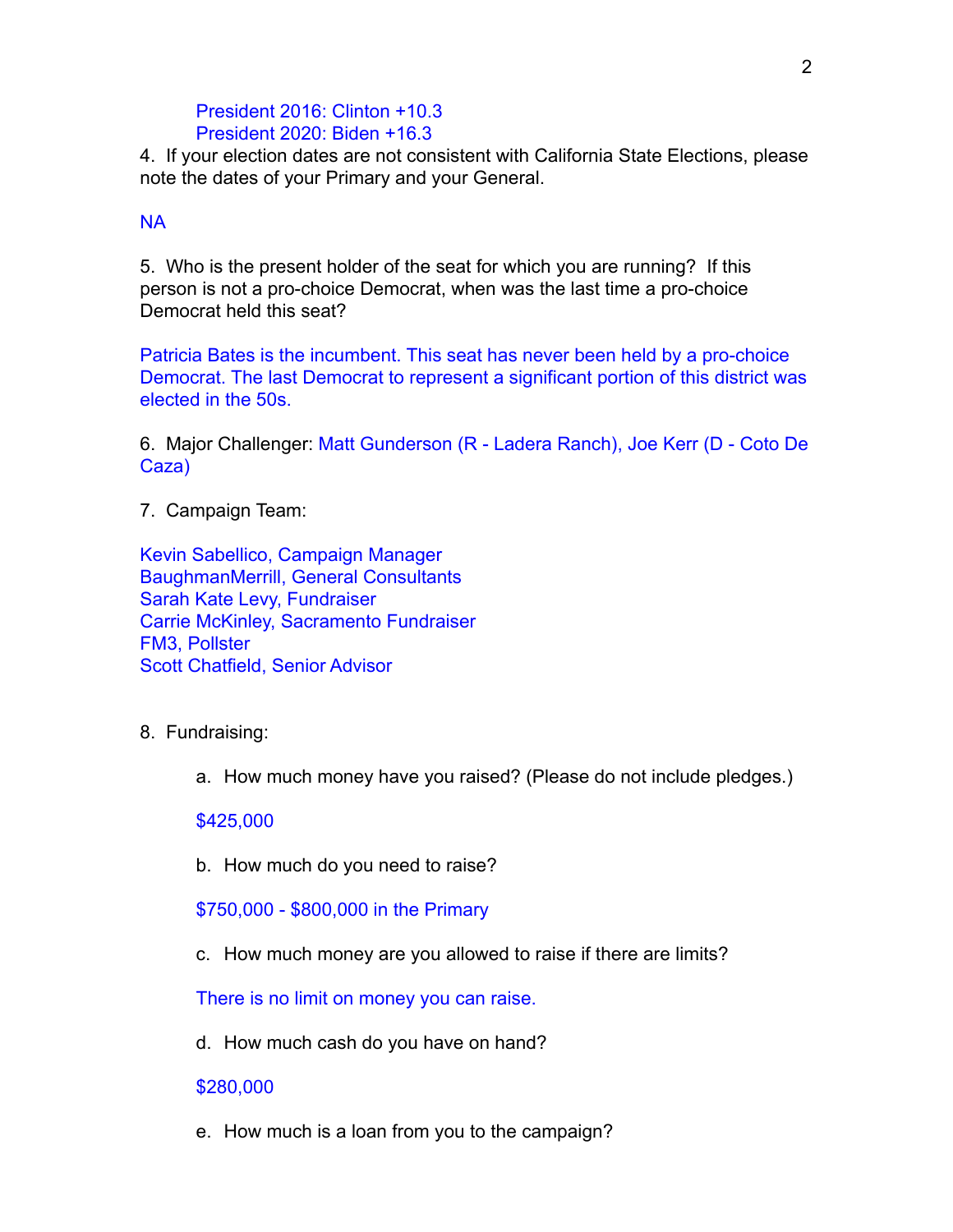#### **None**

f. How much money has your major challenger(s) raised?

My Democratic opponent claims to have raised \$125,000, but most is transferred from his failed Supervisor campaign. My Republican opponent has raised \$300,000 as of December 31st.

For the next 2 questions please do not include money transferred.

g. How much money have you raised this last reporting period?

#### \$146,000

h. How much money has your major challenger(s) raised in this last reporting period?

\$300,000 for my Republican opponent. My Democratic opponent did not raise any money that wasn't transferred in the last reporting period.

i. If there is a voluntary spending cap will you take it, and what is the limit if you accept the cap?

I did not accept the limits, but if I did, it would be \$973,000 in the Primary and \$1.46 million in the General.

9. What is your campaign strategy (mail, media, etc.)?

In the Primary, I will use my advantages over my opponent to the best of my ability. I am a current elected official, have raised more money, earned more powerful endorsements, and spent more time campaigning in the district. I also have higher name recognition and a better ballot designation. Despite this, I will not take anything for granted. My campaign team has been running and will continue to run the field operation needed to earn a spot in the top-two. I plan to win the California Democratic Party Endorsement on February 12th. With that, I will have a substantial lead going into the Primary election.

In the General, this race will require the full force of a modern campaign to finally flip this district. I will raise the resources it takes to communicate with mail and TV advertisements, along with barnstorming the district with meet-and-greets and community events.

10. Has any polling been done in the last two months? Please share the results.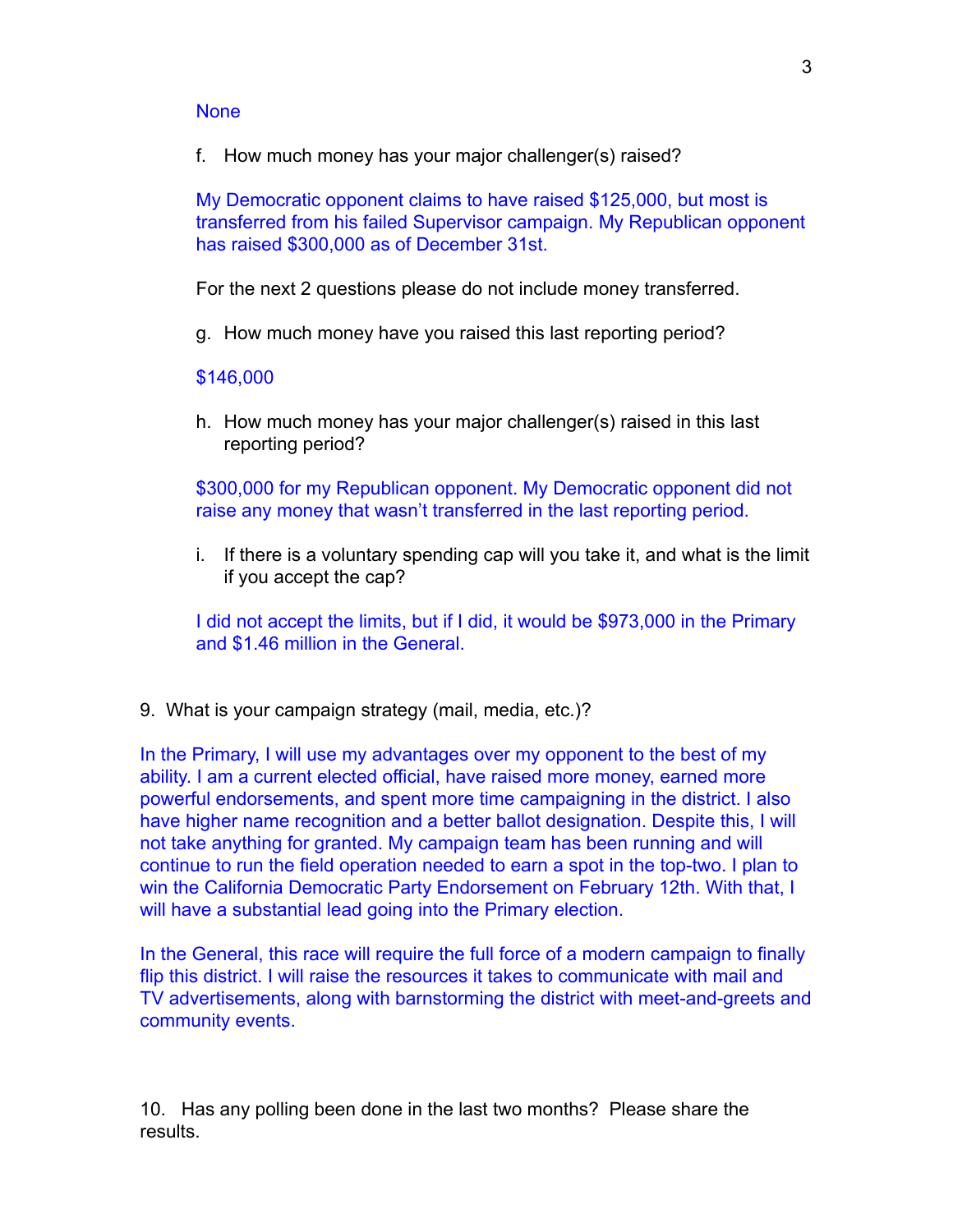Not by us.

11. What is your position on choice? Please check yes (if you agree) or no (if you disagree) with the following:

- a. A woman has the right to choose an abortion for any reason up to the point of viability, as determined by a physician and in accordance with the principles of Roe v. Wade. **YES**✓ NO
- b. A woman has the right to choose an abortion at any time during her pregnancy to protect her life and health. **YES**✓ NO
- c. Every patient, in consultation with her physician, has the right to determine the best medical procedures and practices with regard to reproductive health and abortion. **YES**✓ NO
- d. All women should have the ability, regardless of income level or age, to access safe, confidential and affordable abortion and reproductive care (with or without parental consent). **YES**✓ NO
- e. There should be public funding for family planning and abortion services. **YES**✓ NO
- f. There should be **no** waiting period to obtain an abortion. **YES**✓ NO
- g. We should have comprehensive and evidence-based (accurate) sex education. **YES**✓ NO
- h. A minor should have access to abortion services without having to notify a parent or responsible adult. **YES**✓ NO

If you are running for statewide office you may skip question 12.

12. Please list the State Senate or Assembly and Congressional seats that overlap your district. List both the name of the present occupant and number of the district.

| а.<br><b>State Assembly District #73</b><br><b>State Assembly District #76</b><br><b>State Assembly District #77</b><br><b>State Assembly District #78</b> | Laurie Davies (R)<br>Tasha Boerner Horvath (D)<br>Brian Maienschein (D)<br>Chris Ward (D) |
|------------------------------------------------------------------------------------------------------------------------------------------------------------|-------------------------------------------------------------------------------------------|
| b.<br><b>State Senate District #36</b><br><b>State Senate District #36</b><br><b>State Senate District #39</b>                                             | Pat Bates (R)<br>Brian Jones (R)<br>Toni Atkins (D)                                       |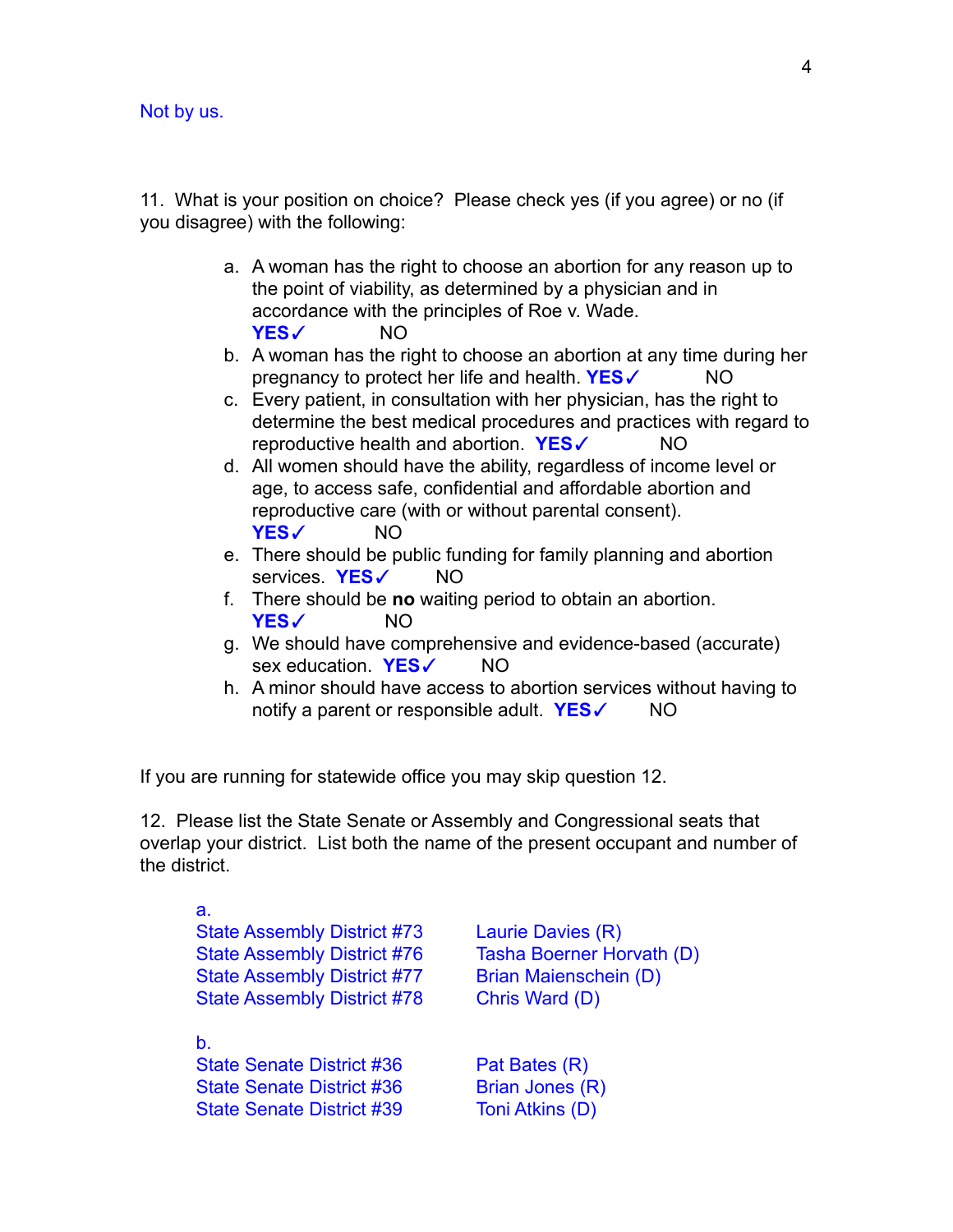c. Congressional District #45 Katie Porter (D) Congressional District #49 Mike Levin (D) Congressional District #45 Scott Peters (D)

P.S. I'm listing the old districts here that overlap with my new district, since those are the people who currently represent the areas I'm now running in. Some of them are running for districts that have moved significantly.

13. List only the names of any non-incumbent women who you supported in the previous primary election running for:

Congress: Georgette Gomez (CD 53, 2020) State Senate: Marggie Castellano (SD 36, 2018) Assembly: Akilah Weber (AD 79, 2021 Special) Statewide Office: Fiona Ma (Treasurer)

14. List only the names of non-incumbent women candidates who you are supporting for Congress, State Senate, and Assembly in the current election cycle.

Congress: State Senate: Kim Carr (SD 36) Assembly: Georgette Gomez (AD 80, special)

15. If you are an elected official and leaving office, please list the name and contact information of the woman who you are supporting to run for your seat in the primary. If you are not supporting a woman for your seat, please leave this blank.

(Name) (Phone)

16. Please list your paid professional experience for the last six years. Indicate if it was full- or part-time.

 $\mathcal{L}_\text{max} = \mathcal{L}_\text{max} = \mathcal{L}_\text{max} = \mathcal{L}_\text{max} = \mathcal{L}_\text{max} = \mathcal{L}_\text{max} = \mathcal{L}_\text{max} = \mathcal{L}_\text{max} = \mathcal{L}_\text{max} = \mathcal{L}_\text{max} = \mathcal{L}_\text{max} = \mathcal{L}_\text{max} = \mathcal{L}_\text{max} = \mathcal{L}_\text{max} = \mathcal{L}_\text{max} = \mathcal{L}_\text{max} = \mathcal{L}_\text{max} = \mathcal{L}_\text{max} = \mathcal{$ 

I've been the Mayor of my city for the last 5 years and a City Councilmember for the 2 years before that. When combined with the outside boards I serve on, namely SANDAG and the Airport Authority, it is a full-time job.

17. Please list your present and past community involvement for the last six years: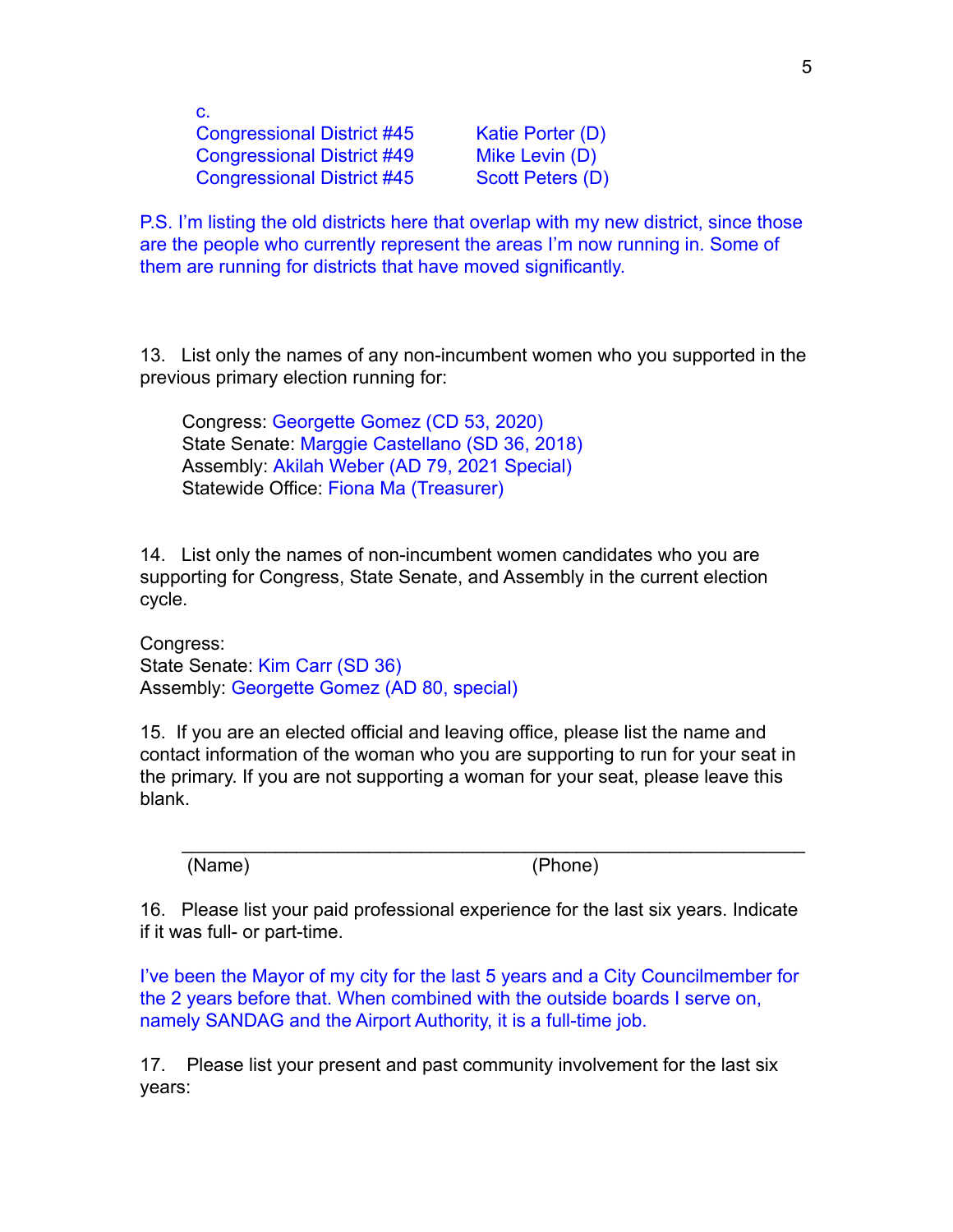- Scrumptious Schoolyards; I served as Chair of this organization which promoted gardening at my childrens' school
- CA Bar Association

18. Please list the present and previous elected office(s) that you have held:

Elected:

- Assembly District Delegate, CA Democratic Party (2021 Present)
- Encinitas Mayor (2016-Present)
- Encinitas City Council (2014-2016)

# Appointed:

- Chair of SANDAG (2020 Present)
- Member, SANDAG (2017 Present)
- Board Member, San Diego County Regional Airport Authority (2020 Present)
- Board Member, San Elijo Joint Powers Authority (2019 Present)
- Board Member, Regional Solid Waste Association (2018 Present)
- Vice-President, San Dieguito Water District (2014 Present)
- Encinitas Traffic and Public Safety Commission (2011-2014)
- Cardiff Elementary School Site Council (2012-2013)
- 19. Do you support the ERA? **YES**✓ NO \_\_\_
- 20. Please list the following:
	- a. Committee name: Catherine Blakespear for Senate 2022
	- b. Campaign ID#: 1436941
	- c. Campaign mailing address: 1787 Tribute Rd., Suite K, Sacramento, CA 95815

21. In the event that you are endorsed by the WPC, in addition to any monies that WPC should contribute to your campaign, we will also list you on our website. For this purpose we will require the following information:

Candidate campaign website: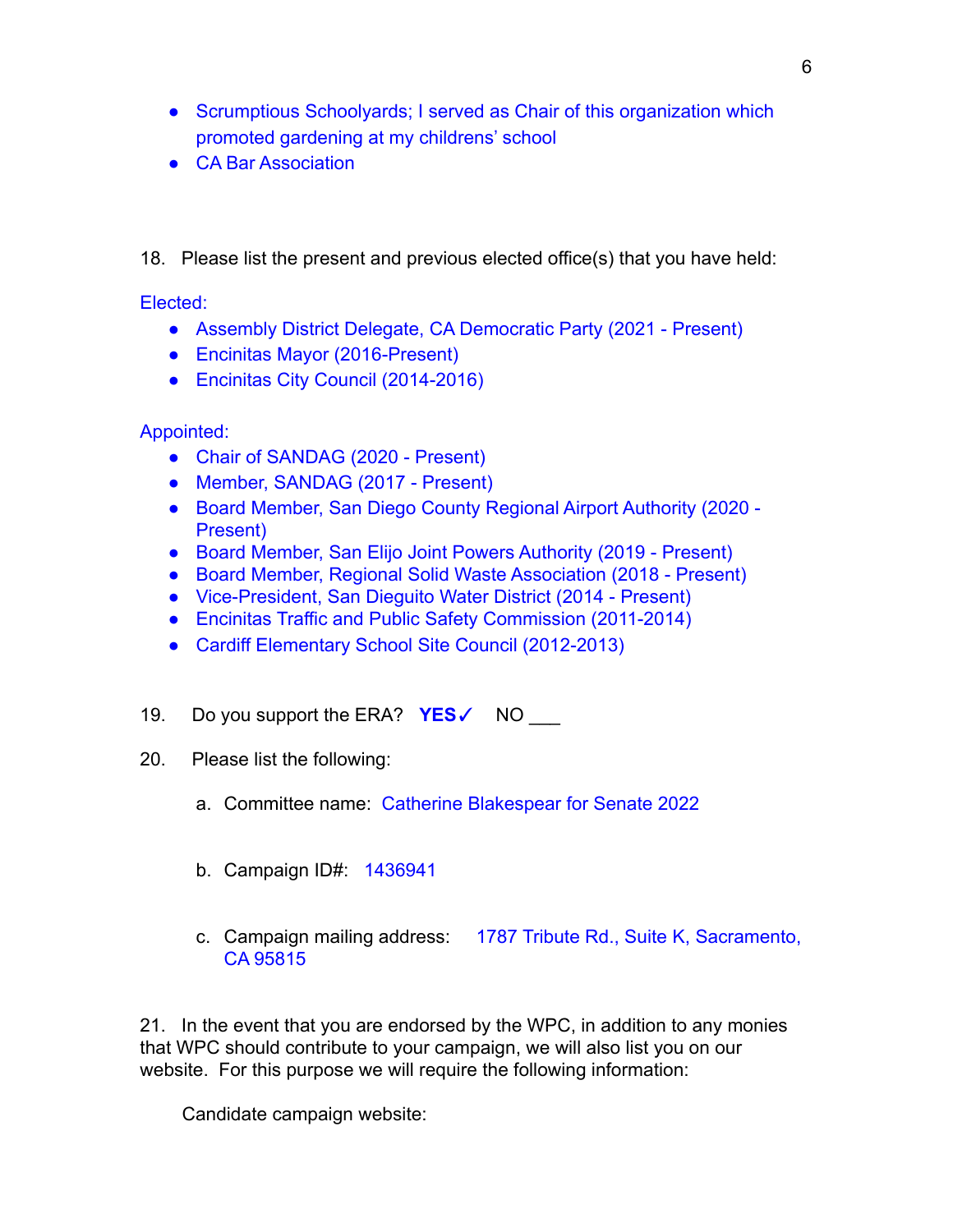22. We can post a donation link during our zoom call. Please provide a link below. Many candidates provide a WPC specific link to track donations, and we welcome that if you choose to do so.

Campaign donation URL: <https://secure.numero.ai/contribute/catherineblakespearforsenate2022>

**23. High resolution, chest up, vertical headshot.** Please provide a "portrait" (vertical) chest up headshot. We use the headshot to showcase endorsed candidates on our website. Horizontal landscape headshots do not work. **Please email this photo to Sheila Golden: [Sheila.hoffman.golden@gmail.com](mailto:Sheila.hoffman.golden@gmail.com) Photos must be 250 PX wide x 450 PX high at 72 PPI**

**24. Please provide your donation website for the use of our members.**